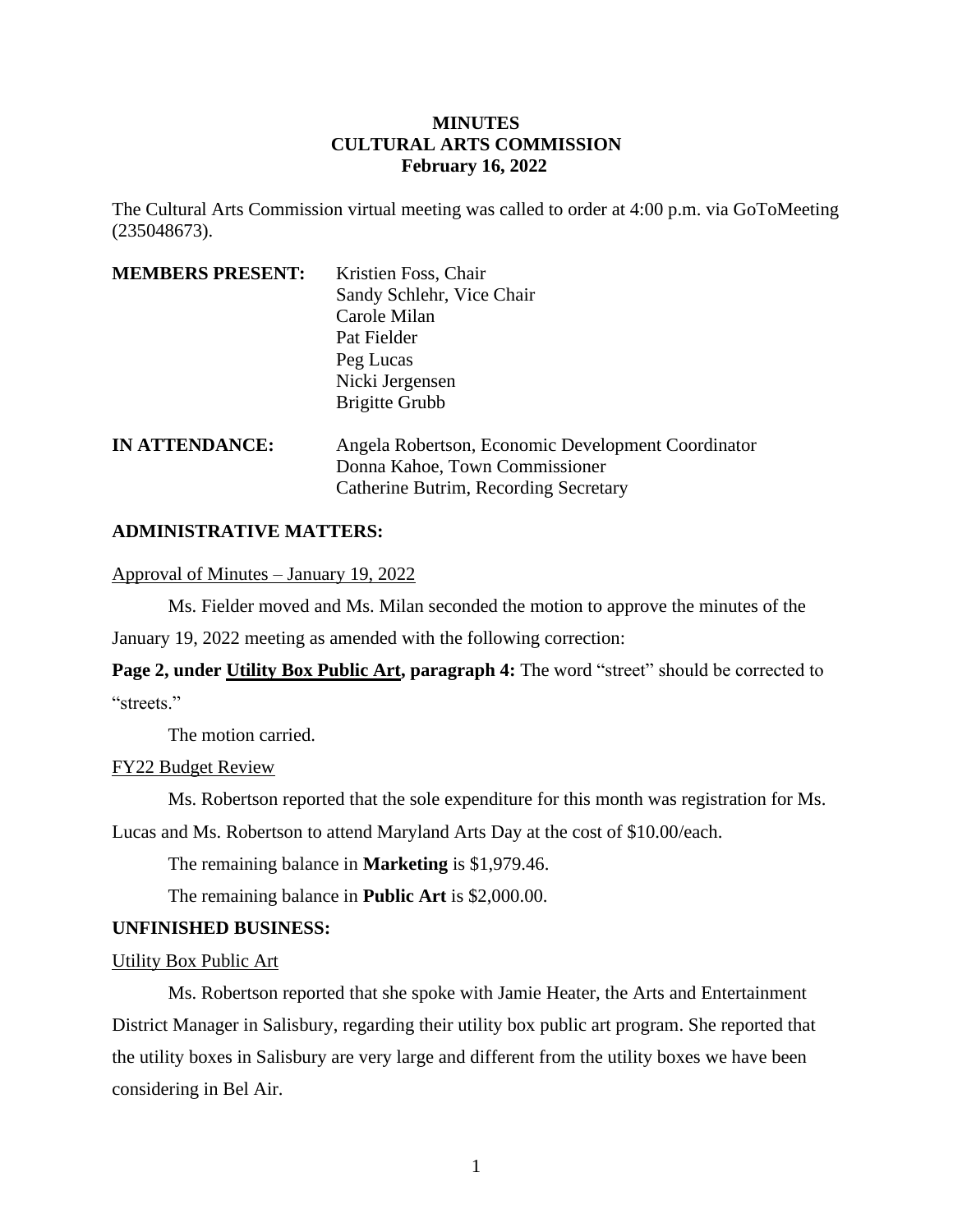Ms. Robertson reported that Ms. Heater stated that Ocean City painted their utility boxes and paved the way with Delmarva Power for Salisbury. Ms. Robertson reported that a connection with someone within BGE is needed to obtain permission to place artwork on the utility boxes. In the case of Salisbury, the mayor had a connection with someone at Delmarva Power. Ms. Robertson advised that Delmarva Power set up parameters for Salisbury to paint the utility boxes. For example, they were not allowed to open the utility boxes or remove any of the stickers on the boxes. Delmarva Power did not need to approve the artwork on the boxes, but if the boxes are on private property, the property owner's permission should be obtained.

Ms. Robertson advised that Salisbury sent out an RFP to choose artists to paint the utility boxes. Salisbury has approximately 30 painted utility boxes that were painted in rounds of 5-7 boxes at a time.

Ms. Robertson reported that Salisbury paid \$500.00-\$1,500.00 for the artists to paint each box, but Ms. Heater thought it would cost \$500.00 or less per box based on the size of the boxes proposed in Bel Air.

Ms. Robertson reported that the painting would be a multi-step process with sanding, rust removal, priming, painting and clear coating. Ms. Heater recommended that a maintenance plan be in place before beginning the project.

Ms. Fielder advised that the utility boxes in Bel Air would not make an attractive framework for art. Members agreed that they would not pursue art installations on the utility boxes.

Ms. Fielder advised that her sister lives near Asbury Park in New Jersey, and Asbury Park got a bit carried away with beautifying edifices and with other projects, which began to detract from the impact of the artworks. She recommended that CAC be selective about choosing public art projects.

#### Bel Air High School Public Art

Ms. Robertson reported that she did reach out to Blaise Sedney regarding the artwork on the wall at Bel Air High School (BAHS), but he has not responded. The members present agreed that CAC should not contact Bel Air High School regarding this project until Mr. Sedney responds. Ms. Kahoe advised that she can reach out to Mr. Sedney.

#### **NEW BUSINESS:**

### Sponsorship for FY22 Harford Artists Association Events

2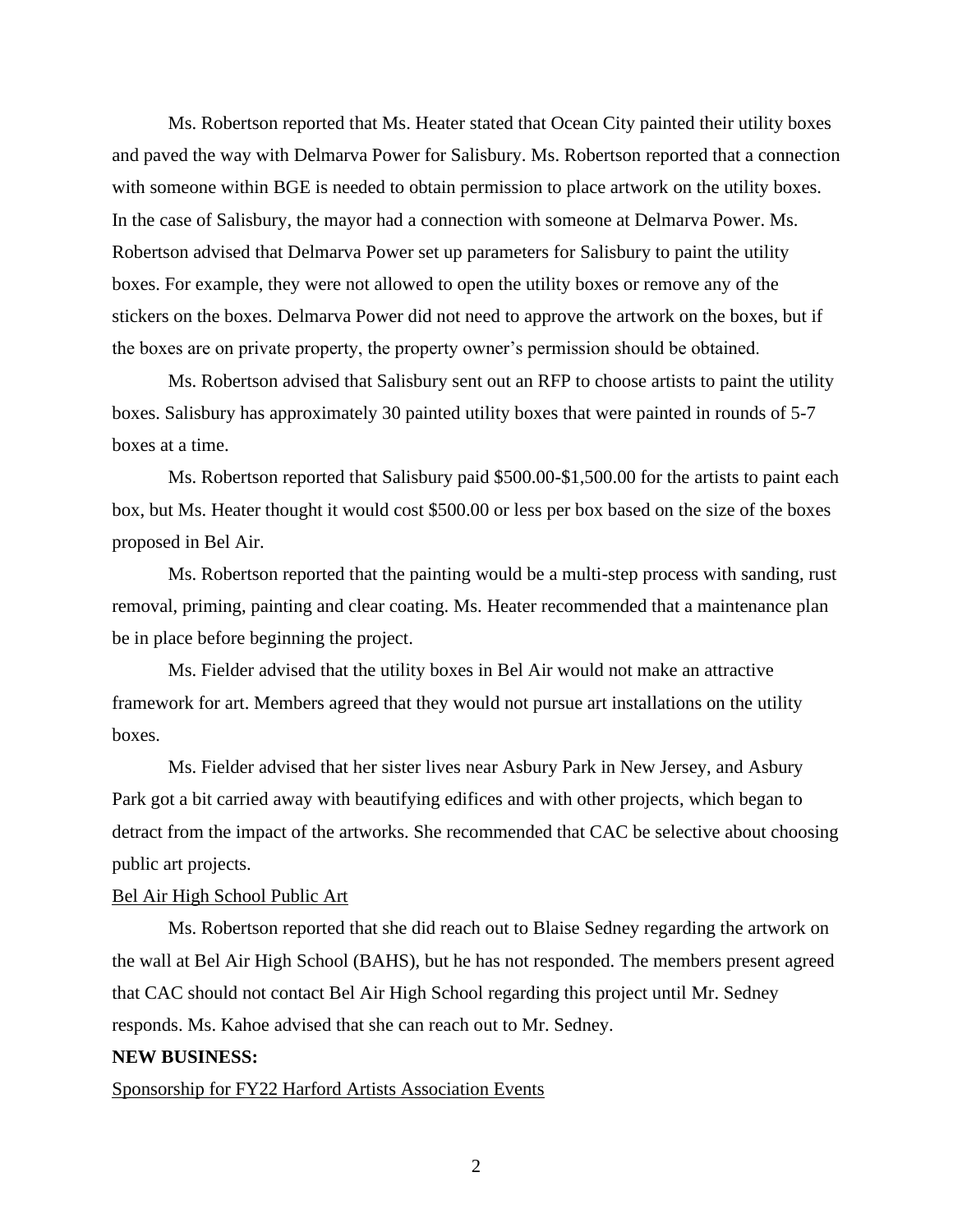Ms. Robertson reported that Harford Artists submitted a sponsorship application requesting \$750 for the Armory rental fee for Take a Chance on Art on March 26, 2022. The event will cost \$25.00 to attend only, \$75.00 to attend and take home art and \$100.00 per couple to attend and take home art. Lite fare will be served, and there will be live entertainment. Ms. Robertson advised that 10% of the proceeds from ticket sales will go back to Black-Eyed Suzie's to assist with community food missions. The intended audience for the event consists of Harford County residents interested in locally created art. Harford Artists is targeting collectors as well as first-time buyers who would be introduced to locally created art at a reasonable price. Ms. Robertson advised that Harford Artists will advertise the event on social media, on their website, on community bulletin boards, in *Harford's Heart*, in *Harford Magazine*, through their membership, and in person at the gallery. She advised that sponsorship credit will be given in the event program, in the gallery on the sponsor wall, on social media, on their website and live at the event.

Ms. Milan advised that CAC should be careful not to sponsor every event at a cost of \$750.00, which is a higher amount than CAC usually spends on Armory rental sponsorships.

Ms. Grubb advised that \$750.00 is a bit high, and CAC should consider a partial sponsorship up to \$500.00.

Ms. Robertson advised that CAC approved the Armory rental sponsorship in the amount of \$600.00 for Take a Chance on Art in 2020. She advised that \$600.00 has been a standard for Armory rental sponsorships.

Ms. Fielder suggested that CAC limit all future Armory rental sponsorships to \$500.00, particularly for fundraising events, to maintain control of the budget.

Ms. Kahoe advised that Harford Artists made approximately \$4,000.00 at the most recent Take a Chance on Art.

Ms. Robertson advised that the Armory rental fee for non-profits on Saturdays is \$75.00/hour.

Ms. Fielder moved to sponsor the Armory rental fee for the 2022 Take a Chance on Art event in the amount of \$600.00 and to limit future Armory rental sponsorships to \$500.00.

Ms. Robertson advised that CAC has previously sponsored the Armory rental fee for Authors and Artists, which is not a fundraiser, in the amount of \$600.00.

3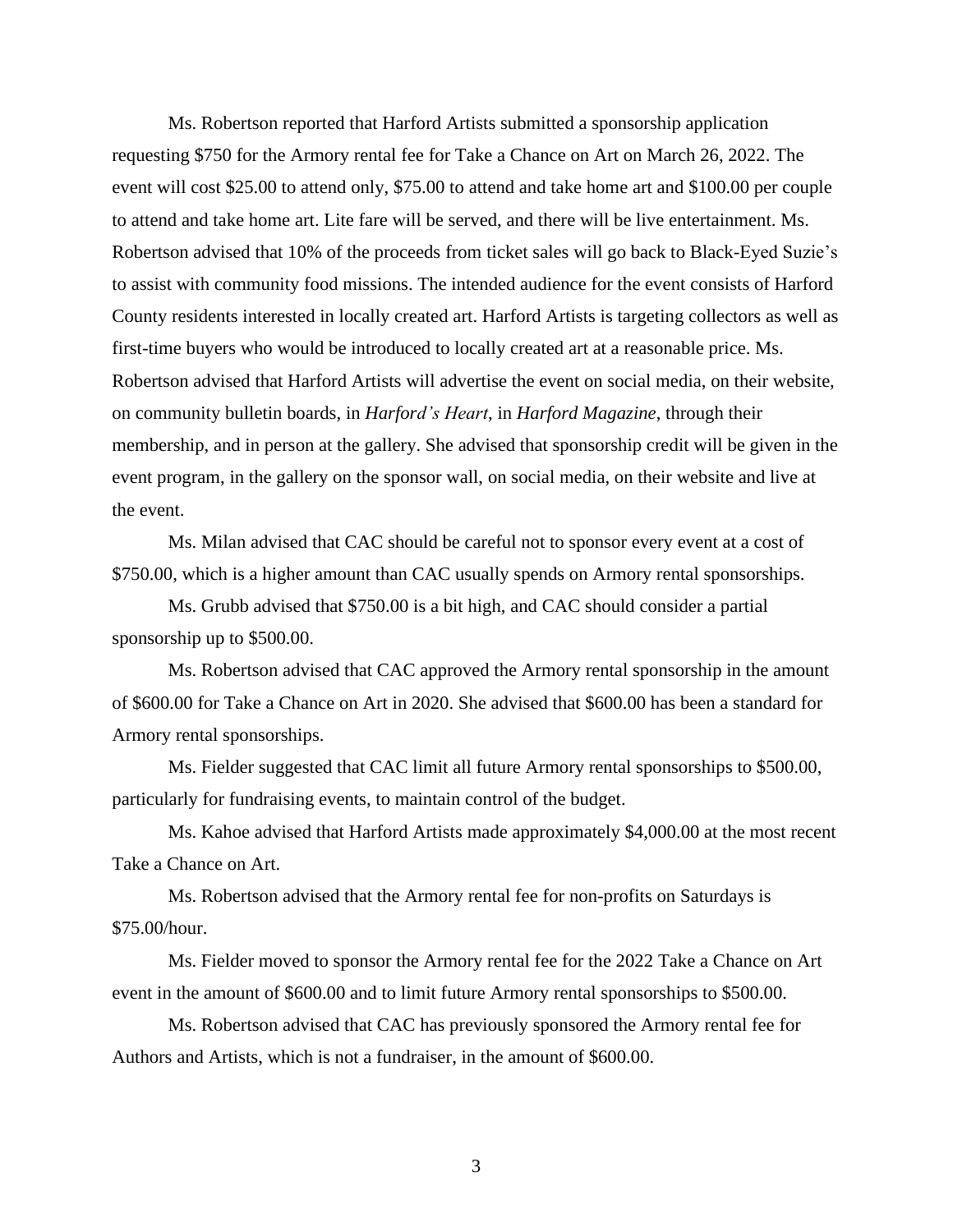Ms. Fielder suggested that CAC could discuss the limit on sponsorship at the next meeting, but CAC should not be considered a source of sponsorship funding at all requested rates.

Ms. Milan advised that she is not ready to commit to a limited sponsorship amount at this time.

Ms. Fielder advised that the majority of these events are making money and that in order to be fair to all organizations, she feels sponsorships should be limited to \$500.00.

Ms. Fielder submitted an amended motion and Ms. Schlehr seconded the amended motion to sponsor the 2022 Take a Chance on Art event in the amount of \$600.00.

The motion carried.

Ms. Robertson advised that she will table discussion regarding the amount of future Armory rental sponsorships for the next CAC meeting.

## **OTHER:**

Letter of Appreciation to Governor Hogan and First Lady Yumi Hogan

Ms. Fielder read the draft of the letter of appreciation to Governor Hogan and First Lady Yumi Hogan to the members.

Ms. Robertson advised that she will send the letter to Governor and Mrs. Hogan in September.

### A&E District Update

Ms. Robertson reported that she offered a presentation to the Bel Air Lions Club about the A&E District and CAC's role in promoting public art.

Ms. Robertson advised that she and Ms. Lucas are attending Maryland Arts Day, which is a virtual event, on behalf of the Town of Bel Air.

Ms. Robertson advised that she did speak with the Nest on Main about resubmitting another application for a mural sponsorship, but she has not received anything yet.

Ms. Milan and Ms. Lucas advised that they will attend the Ain't Misbehavin' Big Band and Comedy Show on March 30.

Ms. Fielder suggested that CAC work with the Historical Society of Harford County on events for Harford County's 250<sup>th</sup> anniversary celebration. Ms. Robertson advised that she has had conversations with them, but those events will not kick off until March 2023. Ms. Robertson advised that Bel Air will be celebrating its 150th anniversary in 2024.

4